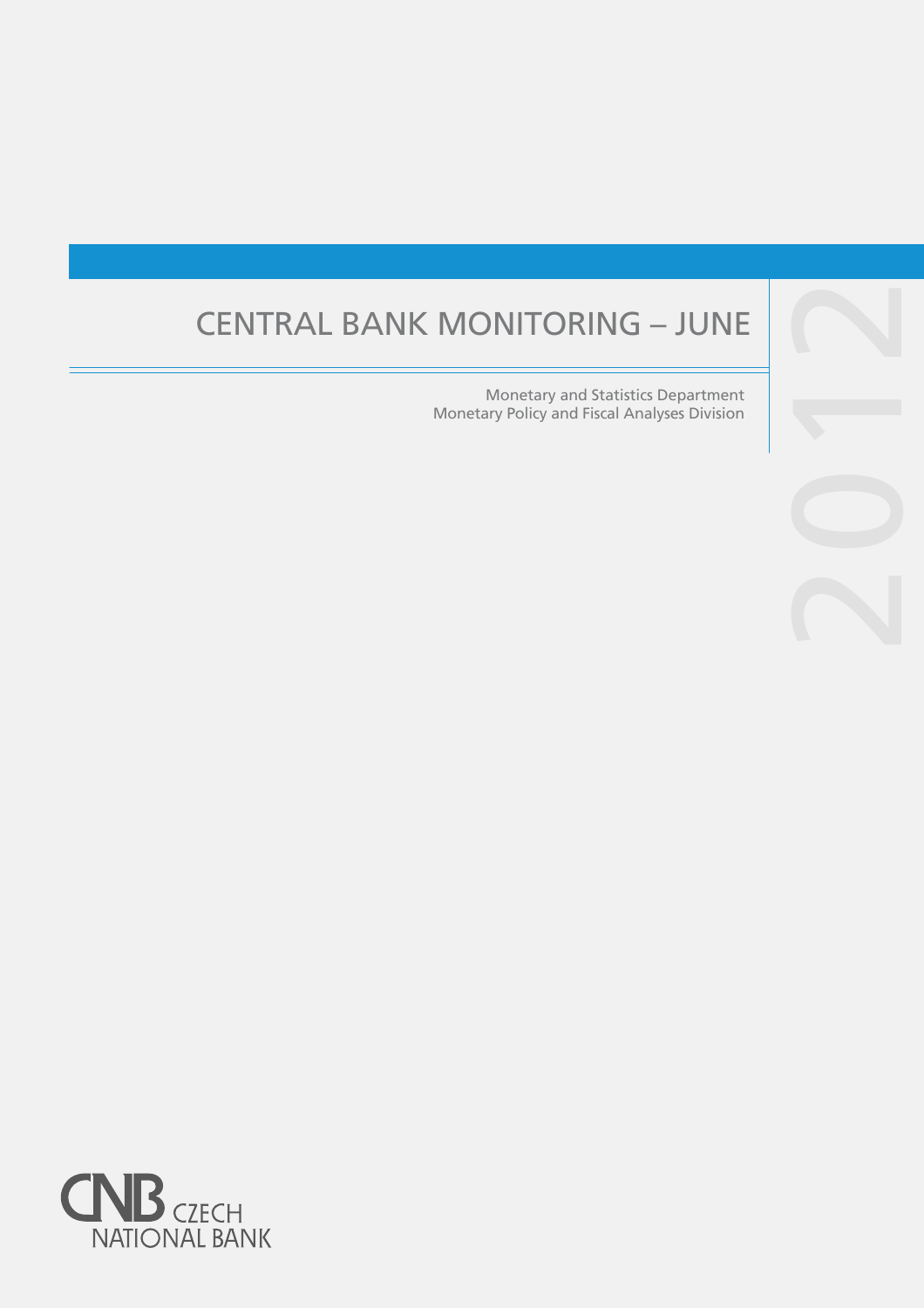# **In this issue**

*Economic activity in the Euro-Atlantic area remains subdued. Negative sentiment prevails and future developments continue to be surrounded by strong uncertainty associated mainly with Greece's potential exit from the euro area and an escalation of problems in other southern periphery countries, such as Spain, Portugal and Cyprus. The ECB left its key interest rate at 1%. The Swiss National Bank is still maintaining the minimum exchange rate of the franc to the euro at CHF 1.20/EUR. The Norges Bank was the only central bank to lower its monetary*  policy rate. By contrast, monetary policy tightening was recorded in Poland. The remaining *central banks under review left their key interest rates unchanged. Stable rates are expected for all these central banks in the coming quarter as well. In* Spotlight *we look at this year's Convergence Reports of the European Central Bank and the European Commission. Our*  Selected Speech *summarises the presentation given by José Manuel González-Páramo on the challenges currently faced by the euro area.*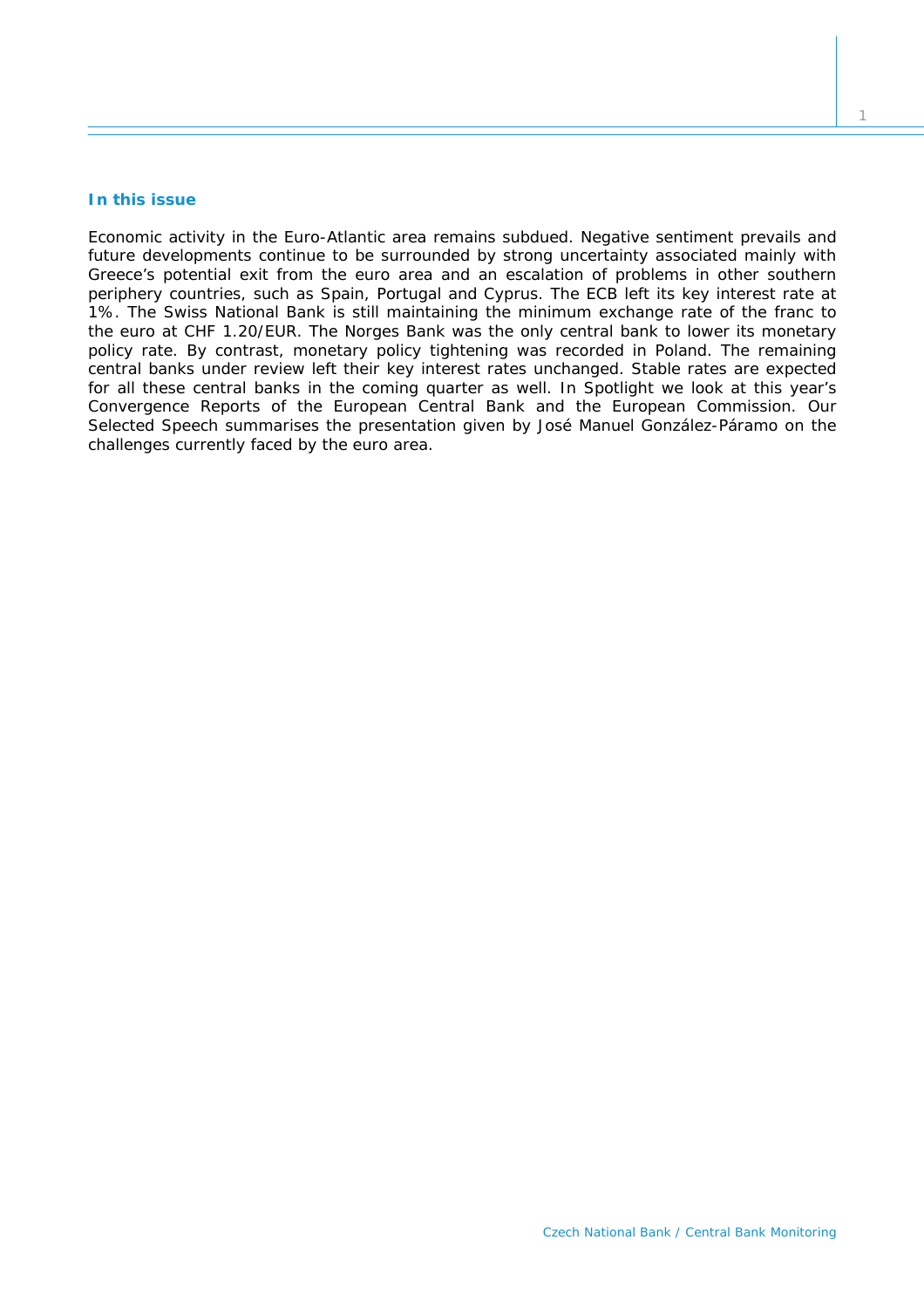# **1. LATEST MONETARY POLICY DEVELOPMENTS AT SELECTED CENTRAL BANKS**

#### **Key central banks of the Euro-Atlantic area**

|                                                                                                                                                                                                                 | Euro area (ECB)                                   | <b>USA (Fed)</b>                                                                                              | <b>United Kingdom (BoE)</b>                                   |  |  |
|-----------------------------------------------------------------------------------------------------------------------------------------------------------------------------------------------------------------|---------------------------------------------------|---------------------------------------------------------------------------------------------------------------|---------------------------------------------------------------|--|--|
| <b>Inflation target</b>                                                                                                                                                                                         | $< 2\%$ <sup>1</sup>                              | $2\%^{2}$                                                                                                     | 2%                                                            |  |  |
| <b>MP</b> meetings<br>(rate changes)                                                                                                                                                                            | 4 Apr (0.00)<br>3 May (0.00)<br>6 Jun (0.00)      | 13 Mar (0.00)<br>24-25 Apr (0.00)                                                                             | $4-5$ Apr $(0.00)$<br>9-10 May (0.00)<br>$6 - 7$ Jun $(0.00)$ |  |  |
| <b>Current basic rate</b>                                                                                                                                                                                       | 1.00%                                             | $0 - 0.25%$                                                                                                   | 0.50%                                                         |  |  |
| <b>Latest inflation</b>                                                                                                                                                                                         | 2.4% (May 2012) <sup>3</sup><br>2.3% (Apr 2012)   |                                                                                                               | 3.0% (Apr 2012)                                               |  |  |
| <b>Expected MP meetings</b>                                                                                                                                                                                     | 5 Jul<br>2 Aug<br>6 Sep                           | 19-20 Jun<br>31 Jul-1 Aug                                                                                     | $4-5$ Jul<br>$1-2$ Aug<br>$5-6$ Sep                           |  |  |
| Other expected events                                                                                                                                                                                           | 6 Sep<br>publication of forecast                  | 18 Jul, 29 Aug: publication of<br>Beige Book                                                                  | 8 Aug: publication of<br><b>Inflation Report</b>              |  |  |
| Expected rate movements <sup>4</sup><br>$\rightarrow$                                                                                                                                                           |                                                   | $\rightarrow$                                                                                                 | $\rightarrow$                                                 |  |  |
| ECB definition of price stability; $^2$ January 2012 definition of inflation target; $^3$ flash estimate; $^4$ direction of<br>expected change in rates in coming quarter taken from Consensus Forecast survey. |                                                   |                                                                                                               |                                                               |  |  |
| Key interest rates<br>2,0<br>1,5<br>1,0<br>0,5<br>0,0<br>5/11<br>7/11<br>euro area                                                                                                                              | 9/11 11/11 1/12 3/12<br>5/12<br><b>GB</b><br>∙USA | Inflation<br>6<br>5<br>4<br>3<br>$\overline{2}$<br>$\Omega$<br>4/11<br>6/11<br>8/11<br>euro area <b>- USA</b> | 10/11 12/11<br>$2/12$ $4/12$<br><b>GB</b>                     |  |  |

The **ECB** left its key interest rate unchanged and decided to continue conducting three-month liquidity-providing operations (MROs) at a fixed rate and with full allotment. According to the forecast, real GDP growth is expected to be in a range between -0.5% and 0.3% for 2012 and between 0.0% and 2.0% for 2013. The inflation rate will stay above 2% this year. Energy prices and tax increases were identified as short-term upside risks. At the monetary policy horizon, however, the ECB expects the inflation rate to remain in line with its definition of price stability.

The **Fed** left its key interest rate unchanged and plans to keep interest rates at the present level until late 2014. It also decided to continue its programme to extend the average maturity of its government bond portfolio. US economic activity expanded moderately amid slowing global economic growth. The labour market situation is improving gradually. The unemployment rate declined to 8.2%. Inflation increased somewhat, primarily reflecting higher prices of crude oil and petrol, although the FOMC assesses this effect as temporary. According to the FOMC members' expectations, inflation should be in a range between 1.9% and 2% in 2012.

The **BoE** is maintaining its monetary policy rate at 0.50%. Its planned stock of debt securities purchases remained unchanged at GBP 325 billion and the BoE is continuing its purchases to maintain this stock. One MPC member (David Miles) voted to increase the amount by GBP 25 billion at the May monetary policy meeting. Despite falling somewhat, inflation – at 3% – remains above the inflation target. In the medium term, however, it should decrease further as the growth in energy prices and the effects of the January 2011 VAT increase drop out.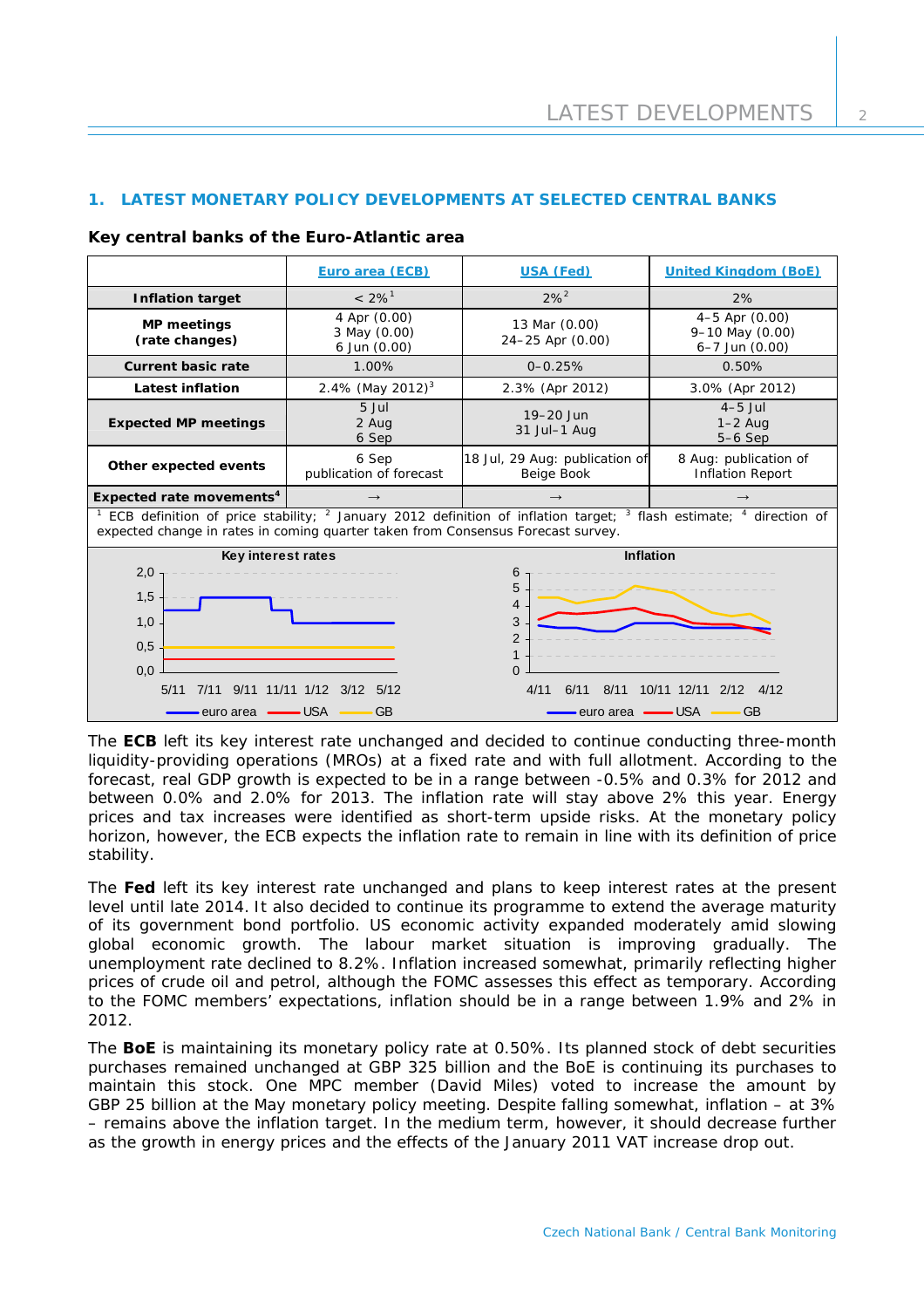|                                                                                                                                                            | <b>Sweden (Riksbank)</b>                                                                      | <b>Hungary (MNB)</b>                                                                                                                                                | Poland (NBP)                                                |  |  |  |
|------------------------------------------------------------------------------------------------------------------------------------------------------------|-----------------------------------------------------------------------------------------------|---------------------------------------------------------------------------------------------------------------------------------------------------------------------|-------------------------------------------------------------|--|--|--|
| <b>Inflation target</b>                                                                                                                                    | 2%                                                                                            |                                                                                                                                                                     | 2.5%                                                        |  |  |  |
| <b>MP</b> meetings<br>19 Apr (0.00)<br>(rate changes)                                                                                                      |                                                                                               | 27 Mar (0.00)<br>24 Apr (0.00)<br>29 May (0.00)                                                                                                                     | $3-4$ Apr $(0.00)$<br>$8-9$ May $(+0.25)$<br>5-6 Jun (0.00) |  |  |  |
| <b>Current basic rate</b>                                                                                                                                  | 1.50%                                                                                         | 7.00%                                                                                                                                                               | 4.75%                                                       |  |  |  |
| <b>Latest inflation</b>                                                                                                                                    | 1.3% (Apr 2012)                                                                               | 5.7% (Apr 2012)                                                                                                                                                     | 4.0% (Apr 2012)                                             |  |  |  |
| <b>Expected MP meetings</b>                                                                                                                                | 3 Jul                                                                                         | $26$ Jun<br>$24$ Jul<br>28 Aug                                                                                                                                      | $3-4$ Jul<br>21 Aug<br>$4-5$ Sep                            |  |  |  |
| Other expected events                                                                                                                                      | 4 Jul: publication of<br><b>Monetary Policy Report</b>                                        | 26 Jun: publication of<br>Quarterly Report on Inflation                                                                                                             | Mid-Jul: publication of<br><b>Inflation Report</b>          |  |  |  |
| Expected rate movements <sup>1</sup>                                                                                                                       | $\rightarrow$                                                                                 | $\rightarrow$                                                                                                                                                       | $\rightarrow$                                               |  |  |  |
|                                                                                                                                                            | Direction of expected change in rates in coming quarter taken from Consensus Forecast survey. |                                                                                                                                                                     |                                                             |  |  |  |
| Key interest rates<br>8<br>$\overline{7}$<br>6<br>5<br>4<br>3<br>$\overline{2}$<br>$\mathbf{1}$<br>$\Omega$<br>5/11<br>9/11<br>7/11<br>11/11<br><b>SWE</b> | 1/12<br>3/12<br>5/12<br><b>HUN</b><br><b>POL</b>                                              | <b>Inflation</b><br>6<br>5<br>4<br>3<br>$\overline{2}$<br>$\Omega$<br>10/11 12/11<br>2/12<br>4/11<br>8/11<br>4/12<br>6/11<br><b>SWF</b><br><b>HUN</b><br><b>POL</b> |                                                             |  |  |  |

# **Selected central banks of inflation-targeting EU countries**

The **Riksbank** held its key interest rate unchanged at 1.50%. Annual GDP growth slowed significantly in the fourth quarter of 2011, but the Swedish economy is beginning to show positive signs in the form of rising exports and improving domestic demand. Households and companies are more optimistic about the Swedish economy and their own prospects. At its most recent meeting, the Executive Board of the Riksbank agreed that monetary policy needed to remain expansionary to support the Swedish economy and therefore decided to hold the repo rate at the present level. However, Karolina Ekholm and Lars E.O. Svensson proposed a further lowering of the repo rate (see [here](http://www.riksbank.se/en/Press-and-published/Press/Press-Releases/2012/Repo-rate-unchanged-at-150-per-cent/) for details).

The **MNB** left its key monetary policy interest rate unchanged at 7.00%. Inflation remains above the target. The effect of tax increases is still apparent and is being reinforced by the depreciation of the forint in the second half of 2011 and the rise in oil prices in early 2012. The government's Structural Reform Programme will raise inflation in 2013. The preliminary firstquarter GDP data are indicating weaker-than-expected economic growth. According to the MNB, the sharp deterioration in the external environment has weakened the short-term outlook for Hungarian exports. In addition, the MNB expects domestic demand to fall further in the coming quarters.

The **NBP** raised its monetary policy interest rate by 0.25 percentage point to 4.75% in May on concerns that the expected economic slowdown will not be sufficient to return inflation to the target in the medium term. The NBP's decision to change its rates also came in response to increased inflation expectations. According to the GDP data for the first quarter of 2012, economic growth showed a modest decline. Investment growth slowed in quarter-on-quarter terms and consumption remained stable. Decreases were also recorded for export and import growths. The inflation rate remained above the target, reaching 4.0% in April.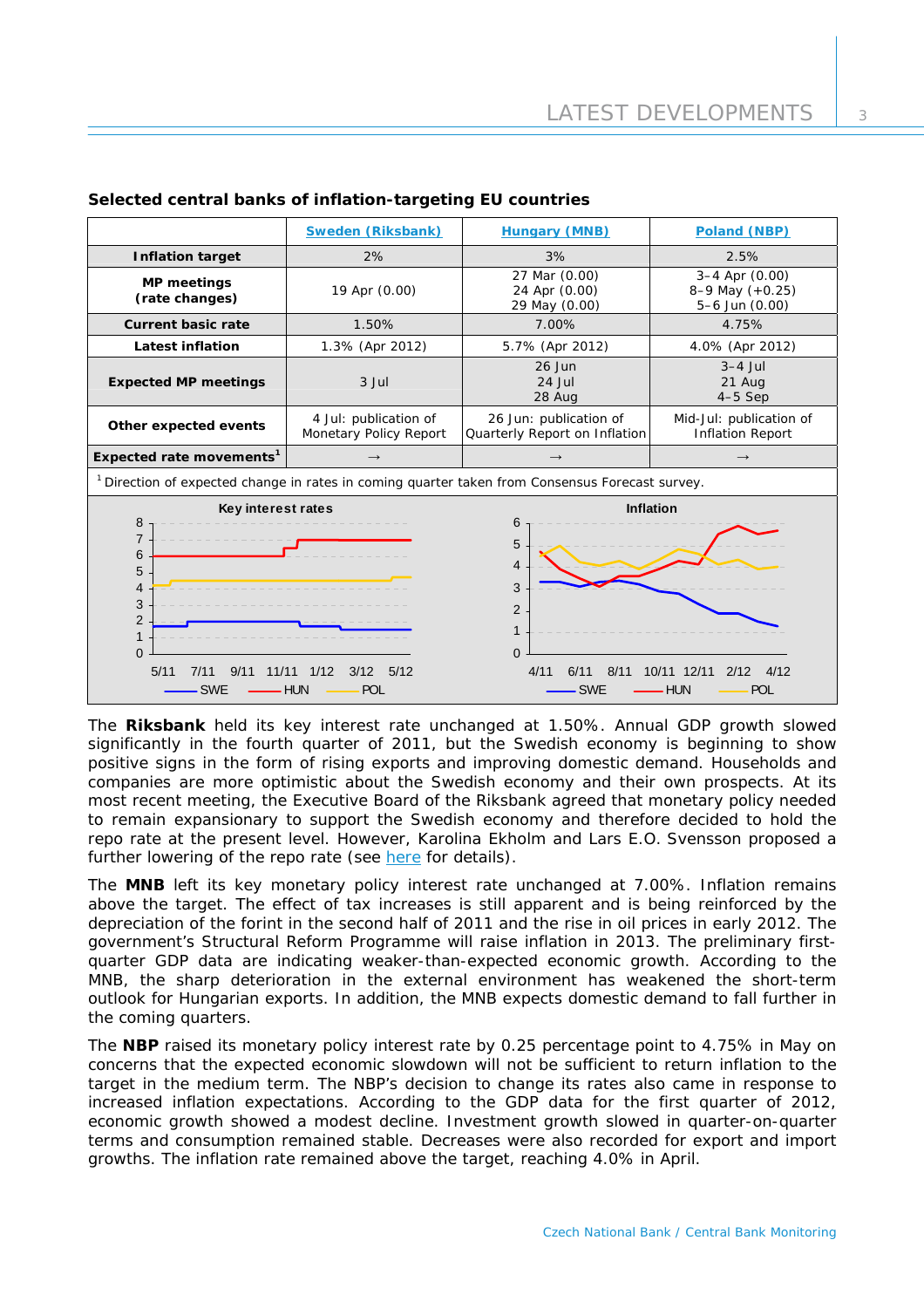|                                                                                                                                                                                                                                                                                                           | Norway (NB)                                      | <b>Switzerland (SNB)</b>                         | <b>New Zealand (RBNZ)</b>                              |  |  |
|-----------------------------------------------------------------------------------------------------------------------------------------------------------------------------------------------------------------------------------------------------------------------------------------------------------|--------------------------------------------------|--------------------------------------------------|--------------------------------------------------------|--|--|
| <b>Inflation target</b>                                                                                                                                                                                                                                                                                   | 2.5%                                             | $< 2\%$                                          | $2%^{1}$                                               |  |  |
| <b>MP</b> meetings<br>(rate changes)                                                                                                                                                                                                                                                                      | 14 Mar (-0.25)<br>10 May (0.00)                  | 15 Mar (0.00)                                    | 26 Apr (0.00)                                          |  |  |
| <b>Current basic rate</b>                                                                                                                                                                                                                                                                                 | 1.50%                                            | $0 - 0.25%$ <sup>2</sup>                         | 2.50%                                                  |  |  |
| <b>Latest inflation</b>                                                                                                                                                                                                                                                                                   | 0.3% (Apr 2012)<br>$-1.0\%$ (Apr 2012)           |                                                  | 1.6% (Apr 2012)                                        |  |  |
| <b>Expected MP meetings</b>                                                                                                                                                                                                                                                                               | $20$ Jun<br>29 Aug                               | $21$ Jun                                         | $14$ Jun                                               |  |  |
| Other expected events                                                                                                                                                                                                                                                                                     | 20 Jun: publication of<br>Monetary Policy Report | 22 Jun: publication of<br>Monetary Policy Report | 14 Jun:<br>publication of Monetary<br>Policy Statement |  |  |
| Expected rate movements <sup>3</sup>                                                                                                                                                                                                                                                                      | $\rightarrow$                                    | $\rightarrow$                                    | $\rightarrow$                                          |  |  |
| <sup>1</sup> Centre of 1–3% target band; <sup>2</sup> chart displays centre of band; <sup>3</sup> direction of expected change in rates in coming<br>quarter taken from Consensus Forecast survey or, in the case of New Zealand, from RBNZ survey.                                                       |                                                  |                                                  |                                                        |  |  |
|                                                                                                                                                                                                                                                                                                           | Key interest rates                               | Inflation                                        |                                                        |  |  |
| 4<br>6<br>5<br>3<br>4<br>3<br>$\overline{2}$<br>$\overline{2}$<br>$\overline{1}$<br>$\mathbf{1}$<br>$\overline{0}$<br>$\Omega$<br>$-1$<br>5/11<br>9/11<br>1/12<br>3/12<br>5/12<br>11/11<br>7/11<br>8/11<br>10/11 12/11<br>4/12<br>4/11<br>6/11<br>2/12<br>NZI.<br>CHE<br>NOR<br>NZL<br><b>NOR</b><br>CHF. |                                                  |                                                  |                                                        |  |  |

### **Other selected inflation-targeting countries**

The **Norges Bank (NB)** cut its monetary policy rate by 0.25 percentage point to 1.50% in March. Weak growth prospects in Europe and a strong Norwegian krone are holding down inflation at a low level and restraining growth among Norwegian companies. Money market rates in Norway fell in response to the reduction in the monetary policy rate, but remain markedly higher than the monetary policy rate. In April, Norwegian banks reported in a regular survey that they had increased their margins and tightened lending standards for households and enterprises in the first quarter of 2012.

The **SNB** is maintaining rates within a range of 0–0.25%. At its March meeting, it confirmed its commitment to enforce the minimum exchange rate of CHF 1.20/EUR. It is prepared to buy foreign currency in unlimited quantities if this limit is exceeded. However, it considers the Swiss franc to be very strong even at the current rate. It is also continuing to maintain high liquidity on the money market. According to the SNB, there are no inflation risks in Switzerland in the foreseeable future. Its inflation forecast has fallen further compared to December. If developments in the international economy worsen further, or if the Swiss franc does not weaken, downside risks for price stability could re-emerge.

The **RBNZ** left its key rate at 2.50%, commenting that inflation is restrained and is expected to stay near the middle of the target range. The domestic economy is showing signs of recovery. Building activity is rising. The New Zealand dollar has stayed elevated despite recent falls in commodity prices. The RBNZ says that should the exchange rate remain strong without anything else changing, it would need to reassess the outlook for monetary policy settings.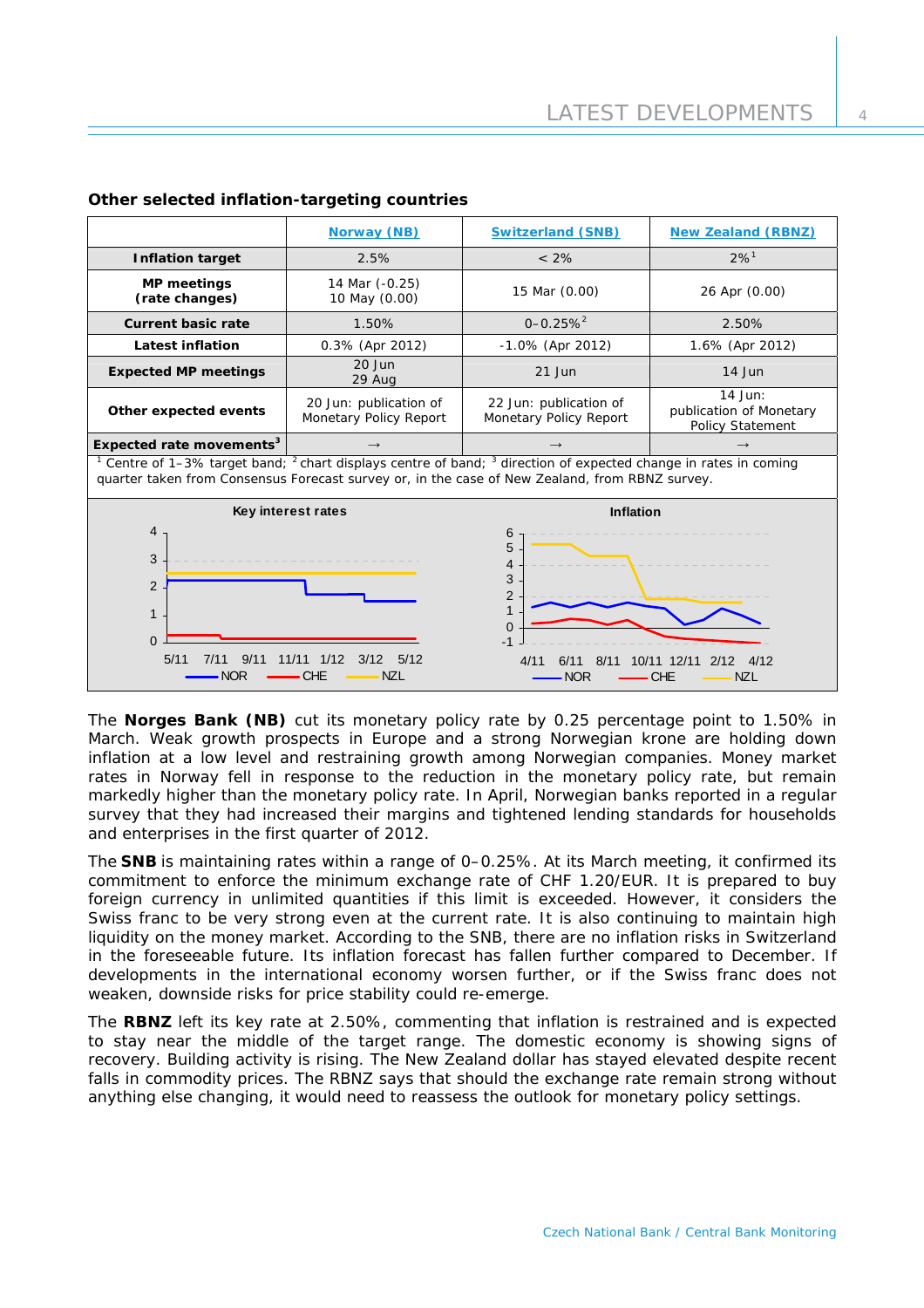# **2. NEWS**

## **ECB and EC Convergence Reports published**

At the end of May, the [European Central Bank](http://www.ecb.int/pub/convergence/html/index.en.html) and the [European Commission](http://ec.europa.eu/economy_finance/publications/european_economy/2012/convergence-report_en.htm) published their Convergence Reports for this year. The reports assess the economic and legal convergence of the eight European Union Member States with a derogation from adopting the euro. For the first time they also refer to the recent reforms of economic governance in the EU, in particular the process of prevention and correction of macroeconomic imbalances. The documents conclude that none of the countries examined is currently ready to enter the euro area. The *Spotlight* section of this issue covers the Convergence Reports in more detail.

## **[Hungarian CB sells euros to banks to convert NPLs](http://english.mnb.hu/Root/ENMNB/Monetaris_politika/decision-making/mnben_monet_kozlem/mtkozl_20120424_kozlemeny2)…**

Under a law of December 2011, Hungarian credit institutions are required to convert foreign currency loans delinquent for more than 90 days into forint and forgive 25% of their claims. The MNB will therefore provide euros for institutions up to the total amount outstanding of their foreign currency loans to be converted into forints (including amounts forgiven). The aim is to reduce market demand for foreign currency and prevent potential adverse macroeconomic effects.

# **[…introduces two-year lending facility](http://english.mnb.hu/Root/ENMNB/Sajtoszoba/online/mnben_pressreleases/mnben_pressreleases_2012/mnben_pressrelease_20120327) and extends range of eligible collateral…**

In April the MNB introduced a two-year lending facility for banks to support corporate lending. The facility is available once a month at the central bank base rate prevailing during the term of the loan. The MNB also broadened the range of securities it accepts as collateral.

#### **[…and raises objections to amendments of MNB Act](http://english.mnb.hu/Root/ENMNB/Sajtoszoba/online/mnben_pressreleases/mnben_pressreleases_2012/summary_20120328)**

The MNB has warned that frequent changes to the institutional and legal framework are reducing the credibility of monetary policy. The increase of the number of members of the Monetary Council jeopardises the central bank's independence. This independence is additionally limited by the regulation of the remuneration of the Governor, which is incompatible with EU legislation. The procedures for the dismissal of the Monetary Council members are also in breach of EU legislation. The [ECB](http://www.ecb.europa.eu/ecb/legal/pdf/en_con_2012_26_f_sign.pdf) raised similar objections in its opinion.

#### **[Japanese CB endeavours to support economic growth…](http://www.boj.or.jp/en/announcements/release_2012/k120313a.pdf)**

The Bank of Japan decided in March to increase the total amount of loans available through the Growth-Supporting Funding Facility from JPY 3.5 trillion to JPY 5.5 trillion. It established new arrangements for loans of JPY 500 billion for small-lot investments and loans to support economic growth (of up to JPY 10 million) and for US dollar loans of JPY 1 trillion equivalent from its dollar reserves. Furthermore, the deadline for other new loan applications under the Growth-Supporting Funding Facility [\(introduced in June 2010\)](http://www.boj.or.jp/en/announcements/release_2010/k100615.pdf) was extended to the end of March 2014 and the ceiling for the total amount of loans was increased from JPY 3 trillion to JPY 3.5 trillion. The provision of loans to disaster areas is also continuing.

#### **[…and continues to apply monetary easing](http://www.boj.or.jp/en/announcements/release_2012/k120427a.pdf)**

In April the Japanese central bank further increased the size of its Asset Purchase Program, from JPY 65 trillion to JPY 70 trillion. It intends to purchase more government bonds.

### **[China slightly enlarges band for daily fluctuations of renminbi in interbank market](http://www.pbc.gov.cn/publish/english/955/2012/20120414090756030448561/20120414090756030448561_.html)**

China's central bank announced an enlargement of the floating band of the renminbi's trading prices against the US dollar in the interbank foreign exchange market, from 0.5% to 1%. The fluctuation is calculated from the central parity released on each business day. The spread between the selling and buying prices will not exceed 2% of the central parity.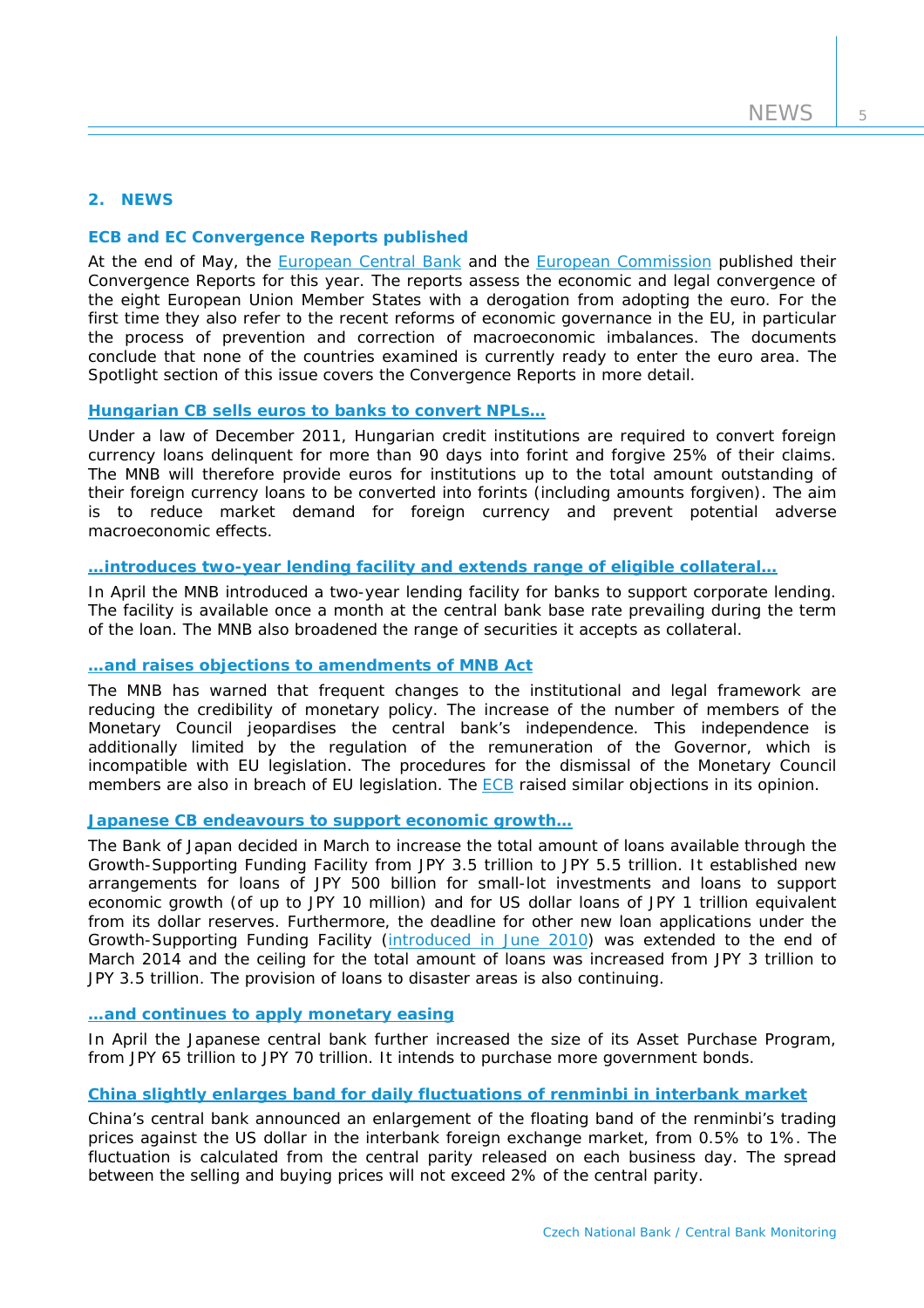### **3. SPOTLIGHT: 2012 CONVERGENCE REPORTS**

*The Convergence Reports of the European Commission and the European Central Bank regularly assess the progress made by the Member States with a derogation in fulfilling their obligations regarding the achievement of economic and monetary union. These countries currently comprise eight Member States of the European Union: Bulgaria (BG), the Czech Republic (CZ), Lithuania (LT), Latvia (LV), Hungary (HU), Poland (PL), Romania (RO) and Sweden (SE). None of the countries examined currently fulfils all the conditions for joining the euro area. The latest results reflect the recent very gradual recovery in economic activity. Inflation has increased slightly. The fiscal criteria values reflect efforts to consolidate public finances. Sovereign risk premiums, which reached extreme levels two years ago, have now declined significantly. In addition to the usual focus on the Maastricht convergence criteria and related additional factors, this year's assessment covers reforms of economic governance and, in the case of the ECB report, also examines the quality of the institutional environment. The May Convergence Reports also include the usual assessment of legal compatibility.* 

Once every two years, the Commission and the ECB Convergence Reports assess convergence in EU countries which have not yet adopted the euro (except the United Kingdom and Denmark, which have an opt-out clause). The building blocks of the assessment of economic convergence are five quantitative (Maastricht) criteria, which are complemented by other monitored indicators. Emphasis is placed on examining the durability and sustainability of convergence. The developments in 2011 reflected a gradual recovery in economic activity. In the second half of the year, however, economic and financial conditions deteriorated because of adverse spillovers from the euro area.

The reference value for the **price stability criterion**, calculated by adding 1.5 percentage points to the average of the rate of inflation in the three best-performing countries in terms of price stability, was 3.1% in the reference period (i.e. from April 2011 to March 2012). The figures for Sweden (with a rate of inflation of 1.3%), Ireland (1.4%) and Slovenia (2.1%) were used in the calculation. Bulgaria, the Czech Republic and Sweden are currently below the reference value (although according to the Commission's interpretation the Czech Republic is not compliant with this criterion given the projection for 2012). The rates of inflation in the other countries examined are between 4.0% and 4.6%. Inflation has recently been affected by a slight recovery in economic growth. Changes in VAT, administered prices and excise duties have had a major effect on inflation in several countries. In small, open economies, external effects (changes in energy and food prices in particular) are adding to the volatility.

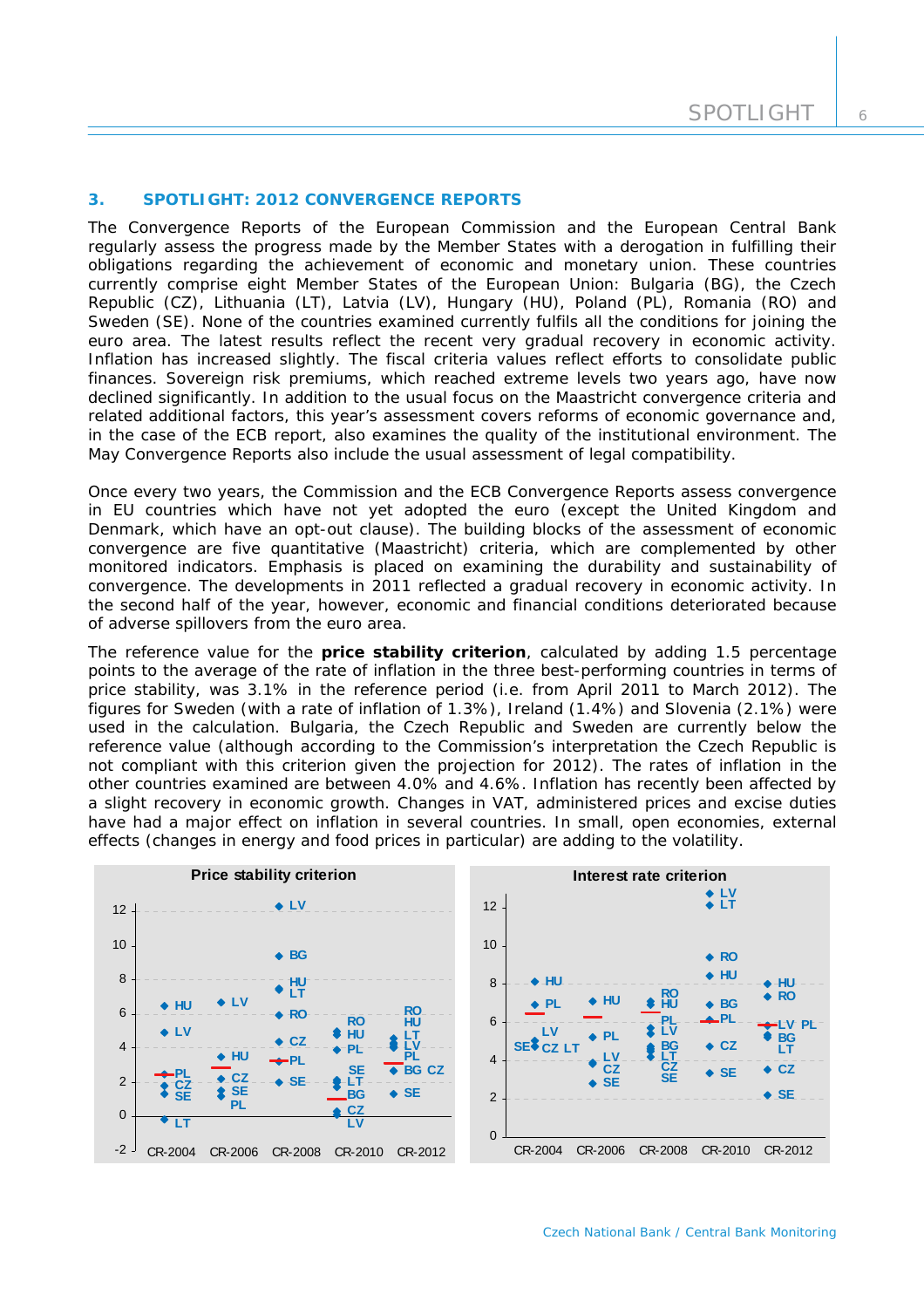The **interest rate criterion** is regarded as an indicator of long-term convergence. It is calculated by adding 2 percentage points to the average of harmonised ten-year government bond yields in, at most, the three best-performing countries in terms of price stability. However, the extremely high level of rates in Ireland (9.1%) is not considered an appropriate measure of economic convergence and has therefore been excluded from the calculation. The reference value is thus based on the figures for Sweden and Slovenia (2.2% and 5.4% respectively) and is 5.8%. Six countries were compliant with this limit in the reference period, while Romania and Hungary exceeded it. In Romania, economic problems played a role, while Hungary was also affected by reduced investor confidence in government policies.

Fulfilment of the **fiscal criterion** consists in the country not being subject to the excessive deficit procedure. This procedure is initiated upon violation of one of two rules: (1) a government deficit of less than 3% of GDP (the "budget criterion"), and (2) government debt of less than 60% of GDP (the "debt criterion"). Moreover, as the ECB's Convergence Report emphasises, the Fiscal Compact has been approved which sets even stricter requirements for budgetary discipline (although the Czech Republic has not signed the relevant treaty).



Although the budgetary situation of most of the countries under review has improved compared to the previous year, all them except Sweden are subject to the excessive deficit procedure. Besides Sweden (the only country recording a government surplus), Bulgaria currently fulfils the budgetary criterion (with a deficit of 2.1% of GDP). The Commission expects the other countries to fulfil the condition next year, the only exception being Lithuania, which is projected to post a deficit of 3.2% of GDP. Hungary recorded a general government surplus of 4.3% of GDP in 2011 on account of one-off revenues amounting to about 10% of GDP, primarily related to the transfer of assets from private pension schemes to the state pillar. The deficits in Hungary have regularly been very high in the past decade and Hungary has been subject to the excessive deficit procedure since joining the European Union in 2004. The deadline for correction has been extended twice, and the 2011 result was not recognised as fulfilment of the criterion since it was not based on a structural and sustainable correction. As a consequence, part (0.5% of GDP) of the 2013 cohesion fund commitments for Hungary, was suspended. Hungary's public budgets are reflected in its total debt, which since 2002 has increased by 24.7 percentage points to 80.6% of GDP in 2011. In the other countries examined, total debt is below the reference value. In recent years, however, it has increased in all the countries, with the exception of budget-disciplined Sweden.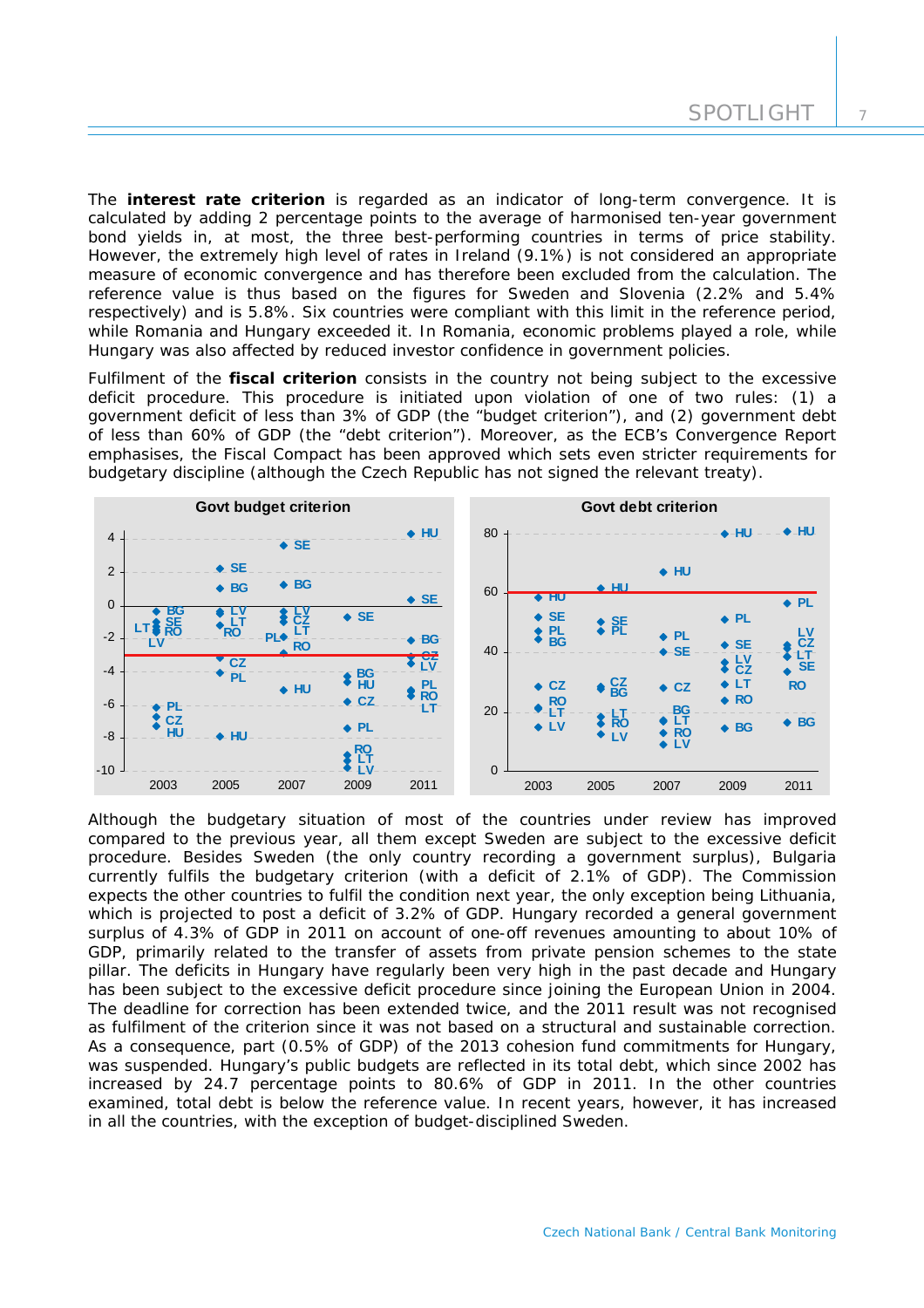SPOTLIGHT 8

**The exchange rate criterion**, which requires participation in ERM II without devaluation of the central rate, is met by only two countries – Lithuania and Latvia. All the other currencies except the fixed Bulgarian lev fluctuated widely against the euro. For illustration, the reports compare the exchange rates with their levels in April 2010. The Czech and Swedish currencies appreciated against the euro from mid-2010 to early 2011. All the currencies except the Swedish krona depreciated in the second half of 2011 amid renewed concerns about the debt crisis. In this period, the Polish central bank started to intervene against the weak zloty. At the start of 2012, all the currencies except the Romanian leu appreciated.



Other factors are examined in addition to the five main quantitative criteria. These include the situation and development of the balance of payments and the development of labour costs and house prices. The Convergence Reports now also point out the need for appropriate structural policies and a stable institutional environment. Both documents also refer for the first time to recently adopted legislation reforming economic governance in the EU and defining a procedure for the prevention and correction of macroeconomic imbalances. To this end, the Alert Mechanism Report has been published containing a scoreboard with ten indicators relating to external imbalances (current account balance, net international investment position, real effective exchange rate, export market shares, nominal unit labour costs) and internal imbalances (house prices, private sector credit flow and debt, government debt, unemployment rate). According to the ECB, the imposition of the excessive imbalance procedure cannot be regarded as the achievement of a high degree of sustainable convergence. Since the new procedure is still in its first year, it has not yet been imposed on any country. However, Bulgaria, Hungary and Sweden will undergo an in-depth review this year. Romania, which is currently under a precautionary EU-IMF programme, was not examined in the Alert Mechanism Report.

| Fulfilment of economic convergence criteria - summary |                                   |                                                 |                   |                             |                                           |
|-------------------------------------------------------|-----------------------------------|-------------------------------------------------|-------------------|-----------------------------|-------------------------------------------|
|                                                       | $HICP < 3.1\%$<br>$(4/11 - 3/12)$ | deficit < 3% of GDP government debt <<br>(2011) | 60% of GDP (2011) | exchange rate $-$<br>ERM II | interest rates<br>$< 5.8\% (4/11 - 3/12)$ |
| <b>Bulgaria</b>                                       |                                   |                                                 |                   |                             |                                           |
| Czech Republic                                        |                                   |                                                 |                   |                             |                                           |
| Latvia                                                |                                   |                                                 |                   |                             |                                           |
| Lithuania                                             |                                   |                                                 |                   |                             |                                           |
| Hungary                                               |                                   |                                                 |                   |                             |                                           |
| Poland                                                |                                   |                                                 |                   |                             |                                           |
| Romania                                               |                                   |                                                 |                   |                             |                                           |
| Sweden                                                |                                   |                                                 |                   |                             |                                           |

Besides economic convergence, the usual room was left for an assessment of the compatibility of national legislation with European treaties. This assessment mainly covers central bank independence, the prohibition of monetary financing and privileged access of the public sector to financial institutions, and the legal integration of national central banks into the Eurosystem.